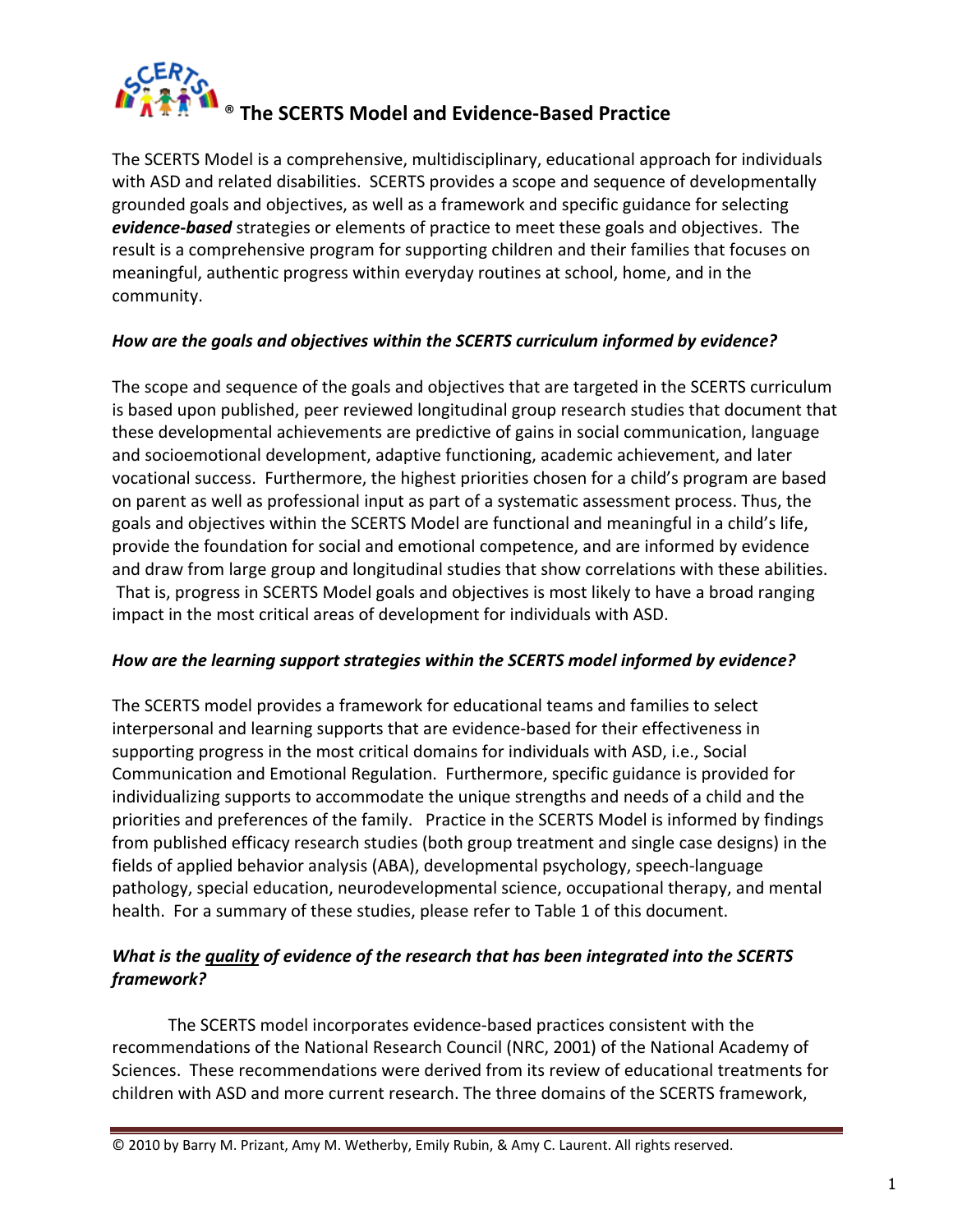

Social Communication, Emotional Regulation and Transactional Support, and the goals and objectives in the curriculum are based on a large number of group treatment and single case design studies that examine specific intervention strategies that are incorporated in the SCERTS model. SCERTS also is informed by descriptive group studies that document core deficits of ASD as well as significant predictors of outcome for individuals with ASD. Chapter 6 of The SCERTS Manual is devoted to discussing how The SCERTS Model is consistent with current evidence‐ based practice guidelines.

Using a framework adapted from Kazdin (2003) and Smith et al. (2007), we have developed two tables to summarize research studies that support the validity of focusing on the domains of the SCERTS model. Peer‐reviewed research may vary as to level of evidence provided, therefore, it is important to consider the quality of research evidence when developing "standards" of practice. The SCERTS collaborators have considered research according to the following levels of evidence, with I being the highest and IV being the lowest:

- I. True experimental group treatment designs with randomized clinical trials to document group treatment effects under controlled conditions,
- II. Quasi‐experimental group treatment designs to demonstrate the feasibility of implementing the model and document group treatment effects,
- III. Single‐case experimental treatment designs to examine specific intervention strategies that are incorporated in the SCERTS model, and
- IV. Case-control cross-sectional or longitudinal descriptive group research designs that document core deficits of ASD or significant predictors of outcome for individuals with ASD that are targeted in the SCERTS model.

Table 1 consists of a matrix with the 4 levels of evidence and 3 domains of the SCERTS model— Social Communication, Emotional Regulation, and Transactional Support, and lists references for each level. Table 2 provides an alphabetical listing of the complete references, the level of research evidence, and the SCERTS domains and components supported by each reference.

# *Where does the SCERTS Model, as a comprehensive educational program, fit within the current landscape of approaches informed by evidence and evidence‐based practice?*

Methods for evaluating treatment efficacy generally emphasize evidence derived from empirical research methodology that has addressed internal and external validity and generalization of findings (American Psychological Association, 2000; Lonigan, Elbert & Johnson, 1998). As evident in Table 1, there is great depth within the treatment efficacy literature related to focused or specific intervention strategies, or strategies that aim to either reduce challenges associated with ASD or improve specific skills. Learning strategies within the SCERTS Model are informed by this body of evidence.

<sup>©</sup> 2010 by Barry M. Prizant, Amy M. Wetherby, Emily Rubin, & Amy C. Laurent. All rights reserved.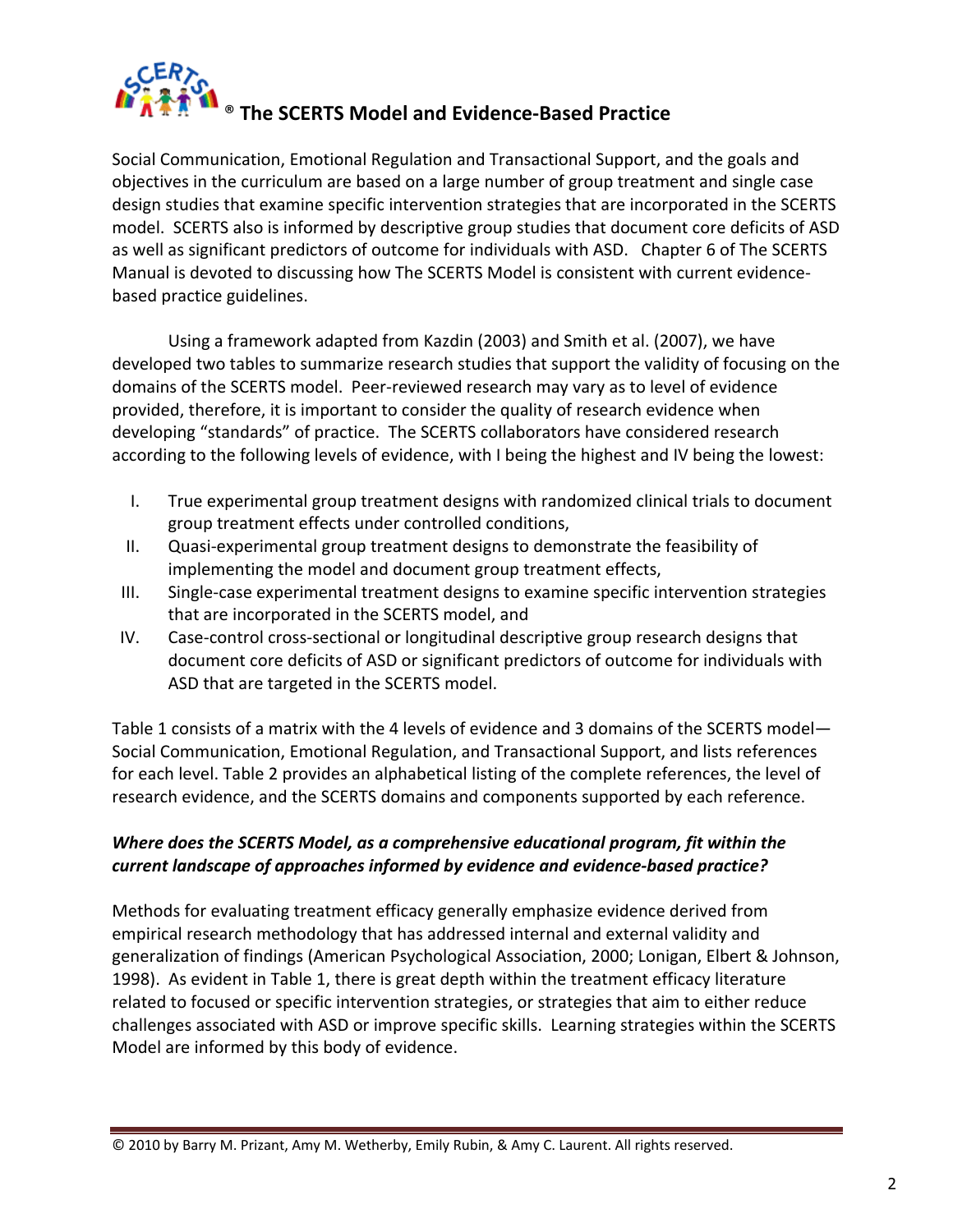

Comprehensive educational models, such as the SCERTS Model, focus on a broad scope of skills, aimed at improving an individual's overall course of functioning, long-term outcomes and quality of life. A comprehensive model should be strongly grounded in evidence derived from research on more focused intervention strategies and longitudinal studies informing targeted goals and objectives. Evidence‐based *practice* also relies on well‐controlled, randomized control group studies in order to justify whether a particular comprehensive model is more effective than others. To date, only a few carefully controlled experimental designs involving comprehensive educational programs for children with ASD have been conducted. On the basis of a contemporary review of comprehensive approaches for children with ASD, Prizant and Wetherby (1998) made the following conclusions that were also supported in the review of educational and treatment research in ASD conducted by the national panel of experts appointed by the National Academy of Sciences (NRC, 2001), and remain relevant today:

- 1. Research has supported the effectiveness of a range of approaches that differ in underlying philosophy and practice (e.g., developmental and behavioral);
- 2. No evidence exists that any one approach is more effective than any other; and
- 3. Not all children with ASD have benefited to the same degree from a specific approach and even the most positive outcomes are in the range of about 50% of children across different studies utilizing very different approaches.

These conclusions remain accurate and relevant at the time of this writing. Furthermore, of those published randomized control group studies of comprehensive approaches, *none* have been conducted with school‐aged children and none which have been conducted in "real world," public school settings, relying instead on the unique conditions of laboratory settings (National Standards Report, 2009). This was a primary impetus for developing the SCERTS Model, as the framework was designed to be implemented in "real‐world" settings. The focus is on enabling families, service providers, and members of the community to effectively implement strategies, informed by experimental evidence, in the "real world" activities and settings where individuals with ASD live and learn. Several well controlled, randomized trials are currently grant funded and underway investigating the SCERTS Model as a comprehensive educational approach for children both under the age of three as well as school‐aged population (Kindergarten through  $2^{nd}$  grade) in public school settings.

# *How is the SCERTS Model consistent with recommendations of National Research Council (2001), National Standards Project (2009) and other guidelines for evidence‐based practice?*

The National Research Council (2001) of the National Academy of Sciences identified a number of critical features that were a result of the convergence of evidence available. The SCERTS Model was designed, in part, to directly address the recommendations of this committee. These characteristics of effective interventions include:

1. Entry into intervention services as early as possible

<sup>©</sup> 2010 by Barry M. Prizant, Amy M. Wetherby, Emily Rubin, & Amy C. Laurent. All rights reserved.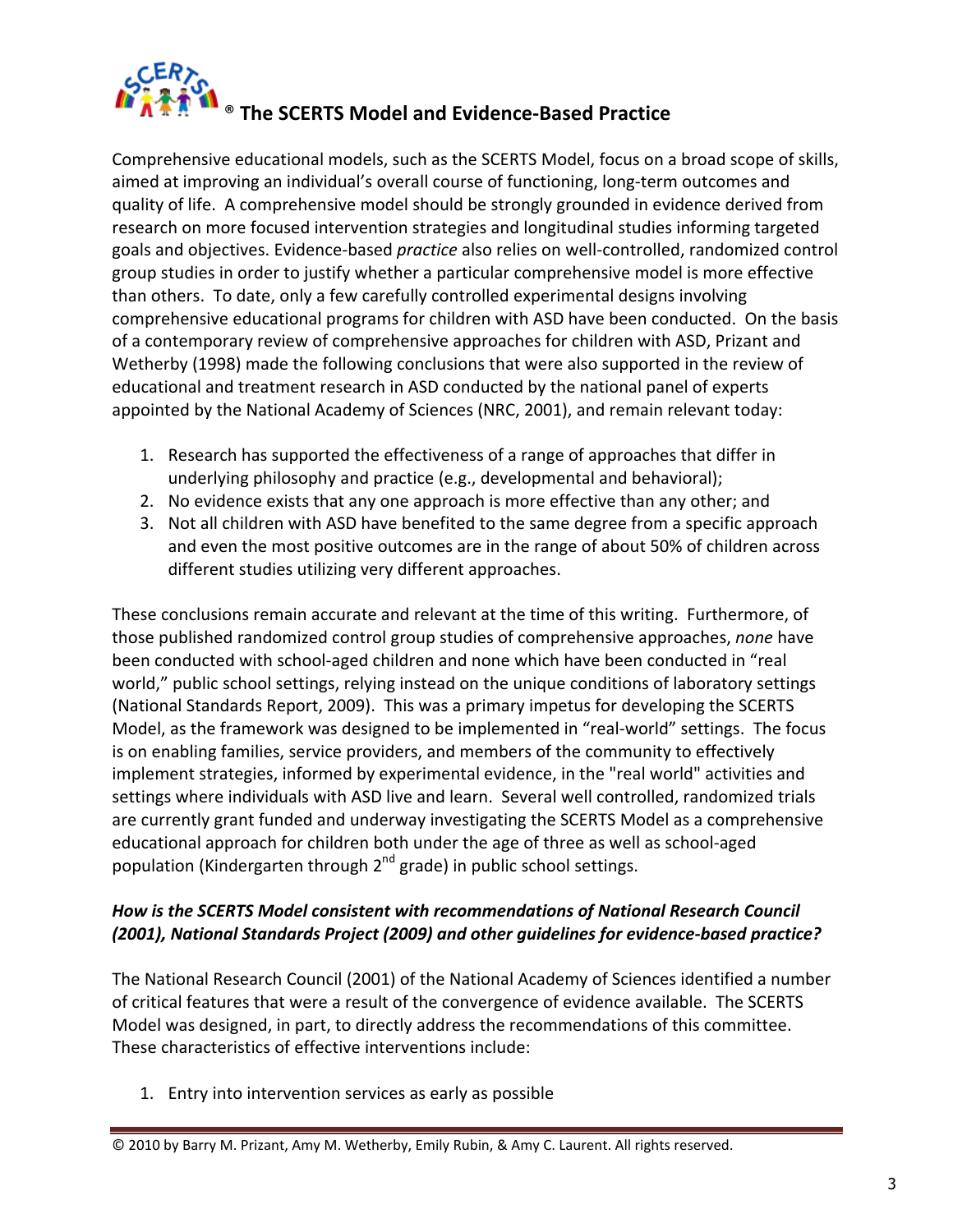

# ® **The SCERTS Model and Evidence‐Based Practice**

- 2. Active engagement in intensive instruction for at least 25 hours a week, 12 months a year
- 3. Repeated, planned teaching opportunities with sufficient, daily individualized attention
- 4. Systematically planned developmentally appropriate activities aimed toward identified objectives
- 5. Inclusion of a family component
- 6. Mechanisms for ongoing program evaluation of a child's progress, with adjustments in programming at least every 3 months.
- 7. Specialized instruction in settings in which ongoing interactions occur with typically developing children to the extent that it leads to the specified educational goals.

The NRC Committee (NRC, 2001) went on to identify six instructional priorities, and practice in the SCERTS Model is consistent with these priorities. These priorities include:

- Priority # 1: Functional, spontaneous communication
- Priority # 2: Social instruction in various settings
- Priority # 3: Teaching of play skills (i.e., appropriate use of toys and play with peers).
- Priority # 4: Instruction leading to generalization in natural contexts.
- Priority # 5: Positive approaches to address problem behaviors
- Priority # 6: Functional academic skills when appropriate

Finally, the NRC (NRC, 2001) also recommended that educational approaches should address the core "deficits" core challenges faced by children with ASD, and that meaningful outcome measures must address the following two areas:

- 1. Gains in initiation of spontaneous communication in functional activities.
- 2. Generalization of gains across activities, interactants (adults and peers), and environments.

The SCERTS model addresses these recommendations in the following ways:

- 1. Priority goals are established to address the core challenges of ASD, building on a child's capacity to initiate communication with a presymbolic and/or symbolic communication system, and to regulate attention, arousal and emotion.
- 2. Individualized intervention is provided based on a child's strengths and weaknesses and is guided by research in child development and developmentally appropriate practices.
- 3. The SCERTS Model incorporates intervention strategies derived from empirically‐ supported practices of developmental social‐pragmatic and contemporary behavioral approaches.

<sup>©</sup> 2010 by Barry M. Prizant, Amy M. Wetherby, Emily Rubin, & Amy C. Laurent. All rights reserved.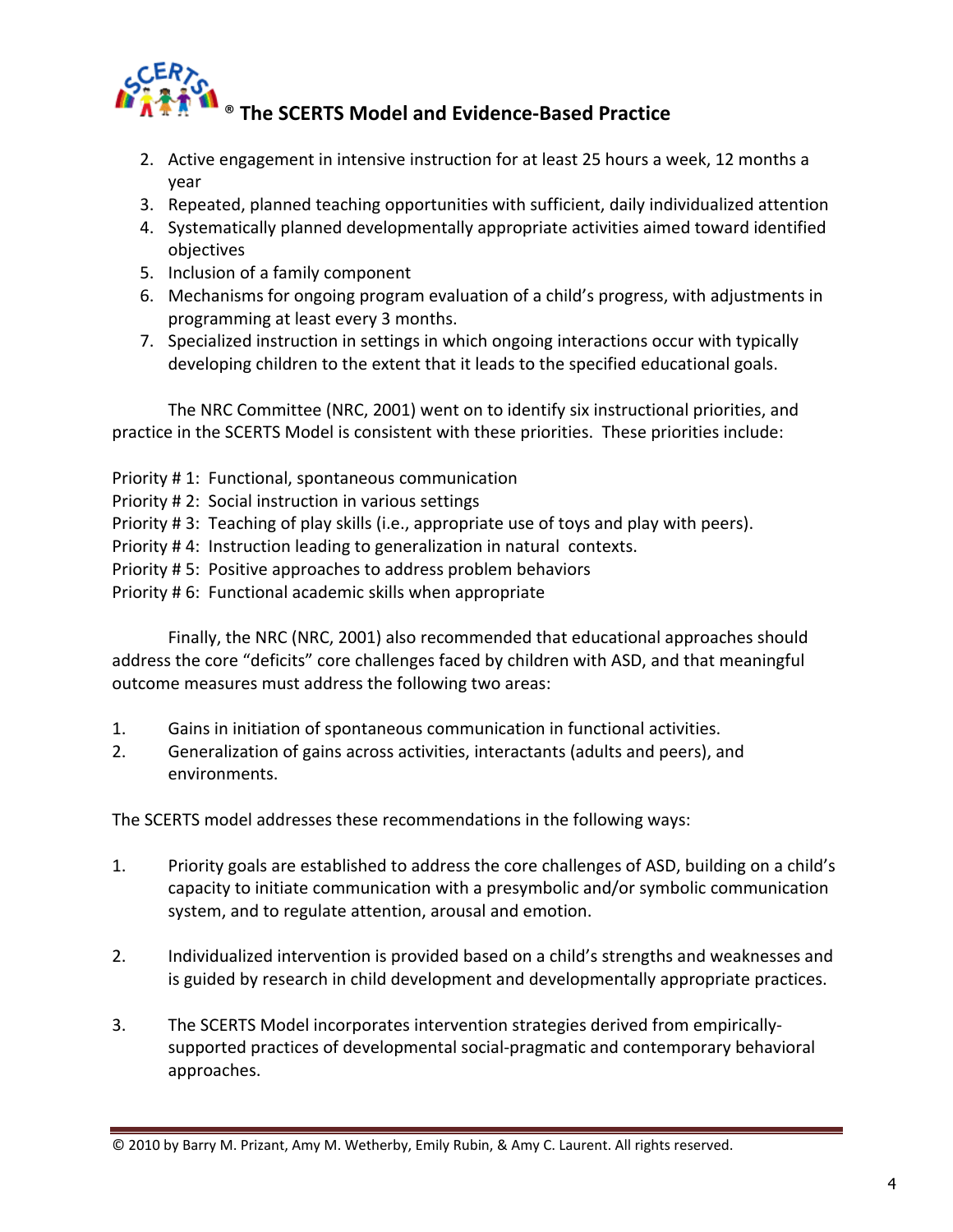

4. Generalization is addressed through transactional supports and progress is measured in functional activities with a variety of partners across a variety of settings.

The National Standards Project (2009) also identified numerous "established" and "emerging" interventions that may be incorporated as strategies or elements of practice as part of a SCERTS Model program (note: the SCERTS Model (2006) was not considered in the National Standard Project's review of intervention approaches as publication of The SCERTS Model manuals and our subsequent ongoing research has occurred since the National Standards Project commenced in 2005).

# *What research is currently being conducted using the SCERTS Model?*

In the relatively short time since the publication of the SCERTS Model manuals, a number of large group research initiatives have been launched, and small sample studies are becoming available. Currently, large group experimental longitudinal research is in progress to specifically address the efficacy of the SCERTS Model as a comprehensive treatment program in early intervention populations under a grant funded by the National Institute of Mental Health and Autism Speaks (Principal Investigators: A. Wetherby & C. Lord). A federally funded, large, randomized controlled trial is also underway to document the efficacy of the SCERTS Model in public school settings from Kindergarten through  $2^{nd}$  grade. This study commenced in the 2010 – 2011 school year. It also is our hope that the SCERTS Model manuals will serve as an impetus for further treatment research designed to address many of the acknowledged inadequacies of available research. When a treatment is approach is "manualized" (i.e., treatment research is guided by a detailed comprehensive manual), it ensures for greater fidelity of practice, thereby improving the quality of the research in question. The SCERTS Model manuals allow the methodology to be systematically implemented and include measures of treatment fidelity.

#### *What is the best way to stay current on The SCERTS Model and Evidence‐Based Practice?*

The official SCERTS website, www.SCERTS.com, includes a "Research Corner" that is designed to provide researchers, practitioners and parents with the most up to date information on research with the SCERTS Model. As of September, 2010, this version (v.1) of "The SCERTS Model and Evidence‐Based Practice" is considered to be the most current statement by the SCERTS Collaborators on how the SCERTS Model addresses tenets of evidence‐based practice. This document will be updated periodically, and each new version will supersede prior versions.

# **References**

Kazdin, A. (2003). *Research Design in Clinical Psychology* (4th edition). Boston: Allyn & Bacon. National Research Council (2001). *Educating children with autism*. Committee on Educational Interventions for children with autism. Division of Behavioral and Social Sciences and Education. Washington, DC: National Academy Press.

<sup>©</sup> 2010 by Barry M. Prizant, Amy M. Wetherby, Emily Rubin, & Amy C. Laurent. All rights reserved.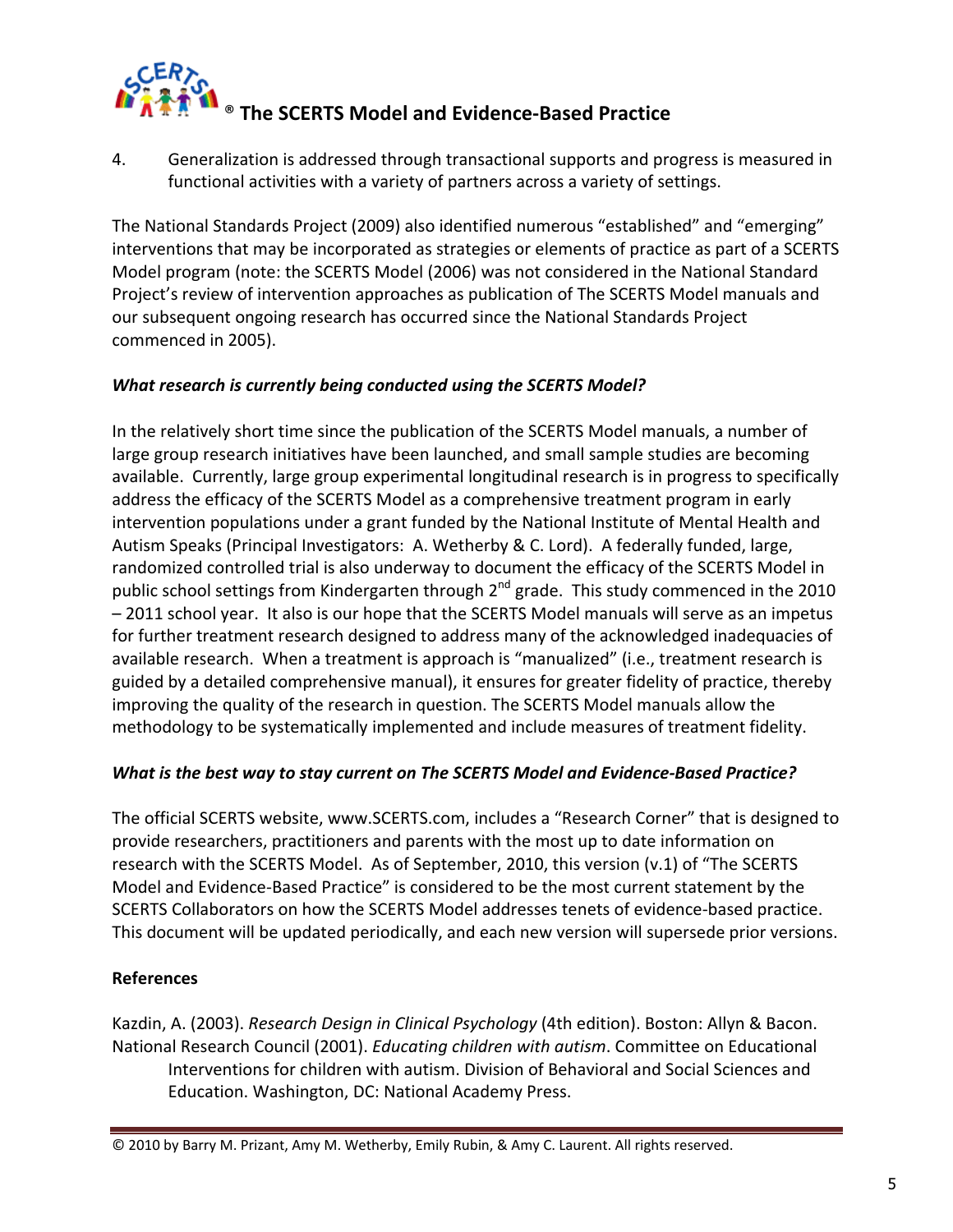

- National Standards Project (2009). National *standards report on autism interventions*. Randolph, MA : National Autism Center.
- Prizant, B.M., & Wetherby, A.M. (1998). Understanding the continuum of discrete‐trial traditional behavioral to social‐pragmatic developmental approaches in communication enhancement for young children with autism/PDD. *Seminars in Speech and Language*, 19, 4, 329‐353.
- Prizant, B. M., Wetherby, A.M., Rubin, E., Laurent, A.C., & Rydell, P. (2006). *The SCERTS Model: A Comprehensive Educational Approach for Children with Autism Spectrum Disorders*. Baltimore, MD: Paul H. Brookes Publishing.
- Smith, T., Scahill, L., Dawson, G., Guthrie, D., Lord, C., Odom, S., Rogers, S., & Wagner, A. (2007). Designing research studies on psychosocial interventions in autism. *Journal of Autism and Developmental Disorders*, *37 354‐66.*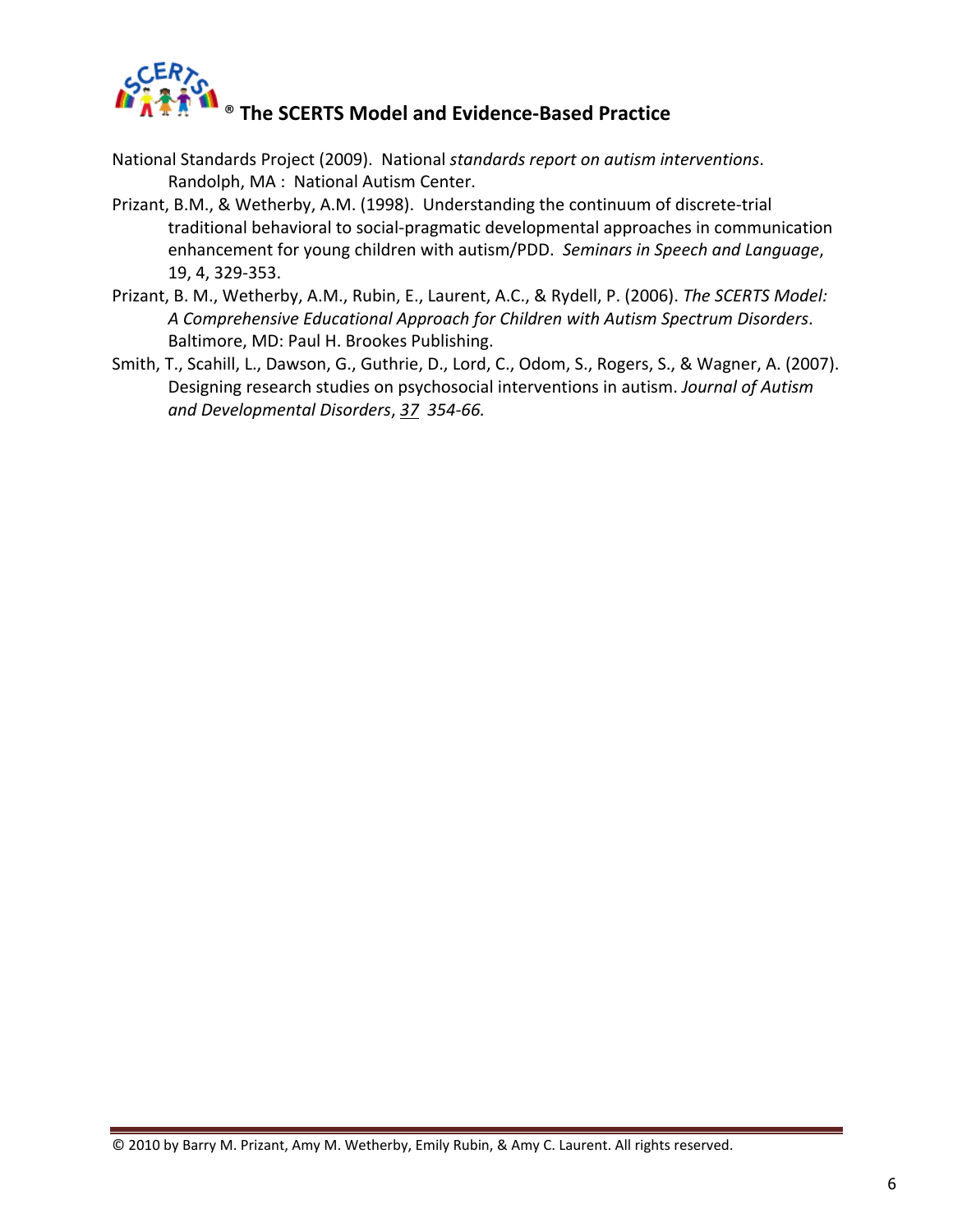| Table 1. Matrix of References for the 4 Levels of Research Evidence and 3 SCERTS Domains                                                                                                     |                                                                                                                                                                                                                                                                                                                                                                                                                                                                                                                                                                                                                                          |                                                                                                                                                                                                                                                                                                                                                                                                                                                               |                                                                                                                                                                                                                                                                                                                                                                                                                                                                                                                                                      |  |
|----------------------------------------------------------------------------------------------------------------------------------------------------------------------------------------------|------------------------------------------------------------------------------------------------------------------------------------------------------------------------------------------------------------------------------------------------------------------------------------------------------------------------------------------------------------------------------------------------------------------------------------------------------------------------------------------------------------------------------------------------------------------------------------------------------------------------------------------|---------------------------------------------------------------------------------------------------------------------------------------------------------------------------------------------------------------------------------------------------------------------------------------------------------------------------------------------------------------------------------------------------------------------------------------------------------------|------------------------------------------------------------------------------------------------------------------------------------------------------------------------------------------------------------------------------------------------------------------------------------------------------------------------------------------------------------------------------------------------------------------------------------------------------------------------------------------------------------------------------------------------------|--|
| <b>Level of Research Evidence</b>                                                                                                                                                            | <b>Social Communication (SC)</b>                                                                                                                                                                                                                                                                                                                                                                                                                                                                                                                                                                                                         | <b>Emotional Regulation (ER)</b>                                                                                                                                                                                                                                                                                                                                                                                                                              | <b>Transactional Support (TS)</b>                                                                                                                                                                                                                                                                                                                                                                                                                                                                                                                    |  |
| I. Experimental group treatment<br>with randomized clinical trials to<br>document treatment effects<br>under controlled conditions                                                           | <b>Aldred</b> , Green, & Adams, 2004; Drew et al., 2002;<br>McConachie, Randle, Hammal, & Le Couteur, 2005                                                                                                                                                                                                                                                                                                                                                                                                                                                                                                                               | Escalona, Field, Singer, Strunck, Cullen, &<br>Hartshorn, 2001                                                                                                                                                                                                                                                                                                                                                                                                | Aldred, Green, & Adams, 2004; Drew et al.,<br>2002; Escalona, Field, Singer, Strunck,<br>Cullen, & Hartshorn, 2001; Koegel, Bimbela<br>& Schreibman, 1996; McConachie, Randle,<br>Hammal, & Le Couteur, 2005                                                                                                                                                                                                                                                                                                                                         |  |
| II. Quasi-experimental group<br>treatment to demonstrate the<br>feasibility of implementing the<br>model and document treatment<br>effects                                                   | Mahoney & Perales, 2005; McGee, Morrier, & Daly,<br>1999; Ozonoff & Miller, 1995; Wetherby & Woods, in<br>press                                                                                                                                                                                                                                                                                                                                                                                                                                                                                                                          | Mahoney & Perales, 2005; Solomon, Goodlin-<br>Jones, & Anders, 2004                                                                                                                                                                                                                                                                                                                                                                                           | Mahoney & Perales, 2005; McGee,<br>Morrier, & Daly, 1999; Ozonoff & Miller,<br>1995; Solomon, Goodlin-Jones, & Anders,<br>2004; Wetherby & Woods, in press                                                                                                                                                                                                                                                                                                                                                                                           |  |
| III. Single-case experimental<br>treatment designs that examine<br>specific intervention strategies<br>that are incorporated in the<br><b>SCERTS model</b>                                   | Barnhill, Cook, Tebbenkamp, & Myles, 2002; Barry et al.,<br>2003; Carr & Durand, 1985; Charlop & Walsh, 1986;<br>Hsiao & Bernard-Opitz, 2000; Kaiser, Hancock, & Nietfeld,<br>2000; Kashinath, Woods, & Goldstein, 2006; Laski,<br>Charlop & Schreibman, 1988; O'Reilly, 2005; Whalen, &<br>Schreibman, 2003                                                                                                                                                                                                                                                                                                                             | Bauminger, 2002; Bieberich & Morgan, 2004;<br>Braithwaite & Richdale, 2000; Bryan & Gast,<br>2000; Carr & Durand, 1985; Durand & Carr,<br>1987; Frea, Arnold, & Vittimberger, 2001;<br>MacDuff, Krantz, & McClanahan, 1993;<br>O'Reilly, 2005; Pierce & Schreibman, 1994;<br>Scattone, Wilczynski, Edwards, & Rabian, 2002;<br>Wantanabe & Sturmey, 2003                                                                                                      | Barnhill, Cook, Tebbenkamp, & Myles,<br>2002; Barry et al., 2003; Braithwaite &<br>Richdale, 2000; Bryan & Gast, 2000;<br>Charlop & Walsh, 1986; Durand & Carr,<br>1987; Frea, Arnold, & Vittimberger, 2001;<br>Hsiao & Bernard-Opitz, 2000; Kaiser,<br>Hancock, & Nietfeld, 2000; Kashinath,<br>Woods, & Goldstein, 2006; Laski, Charlop &<br>Schreibman, 1988; MacDuff, Krantz, &<br>McClanahan, 1993; Pierce & Schreibman,<br>1994; Scattone, Wilczynski, Edwards, &<br>Rabian, 2002;<br>Wantanabe & Sturmey, 2003; Whalen, &<br>Schreibman, 2003 |  |
| IV. Descriptive group research<br>designs that document core<br>deficits of ASD or significant<br>predictors of outcome for<br>individuals with ASD that are<br>targeted in the SCERTS model | Bono, Daley, & Sigman, 2004; Charman et al., 1997;<br>Charman, et al., 2005; Dawson, Hill, Spencer, Galper, &<br>Watson, 1990; Dawson et al., 2004; Klin, Jones, Schultz,<br>Volkmar & Cohen, 2002; Mundy, Sigman, & Kasari, 1990;<br>Sigman & Ruskin, 1999; Reese, Richman, Belmont, &<br>Morse, 2005; Sigman, Dijamco, Gratier, & Rozga, 2004;<br>Siller & Sigman, 2002; Stone, Ousley, Yoder, Hogan, &<br>Hepburn, 1997; Stone, & Yoder, 2001; Swettenham, et<br>al., 1998; Wetherby, Prizant, & Hutchinson, 1998;<br>Wetherby, Watt, Morgan, & Shumway, in press;<br>Wetherby et al., 2004; Yirmiya, Sigman, Kasari & Mundy,<br>1992 | Bauminger, 2004; Begeer, 2006; Bodfish,<br>Symons, Parker, & Lewis, 2000; Capps, Yirmiya,<br>& Sigman, 1992; Dawson, Hill, Spencer, Galper,<br>& Watson, 1990; Dawson et al., 2004; Downs &<br>Smith, 2004; Gillott, Furniss, & Walter, 2001;<br>Gritti et al. 2003; Kientz & Dunn, 1997; Reese,<br>Richman, Belmont, & Morse, 2005; Sigman,<br>Dijamco, Gratier, & Rozga, 2004; South, Ozonoff,<br>& McMahon, 2005; Yirmiya, Sigman, Kasari &<br>Mundy, 1992 | <b>Begeer, 2006; Kientz &amp; Dunn, 1997;</b><br>Mundy, Sigman, & Kasari, 1990; Reese,<br>Richman, Belmont, & Morse, 2005; Sigman<br>& Ruskin, 1999; Siller & Sigman, 2002;<br><b>Stone, &amp; Yoder, 2001</b>                                                                                                                                                                                                                                                                                                                                       |  |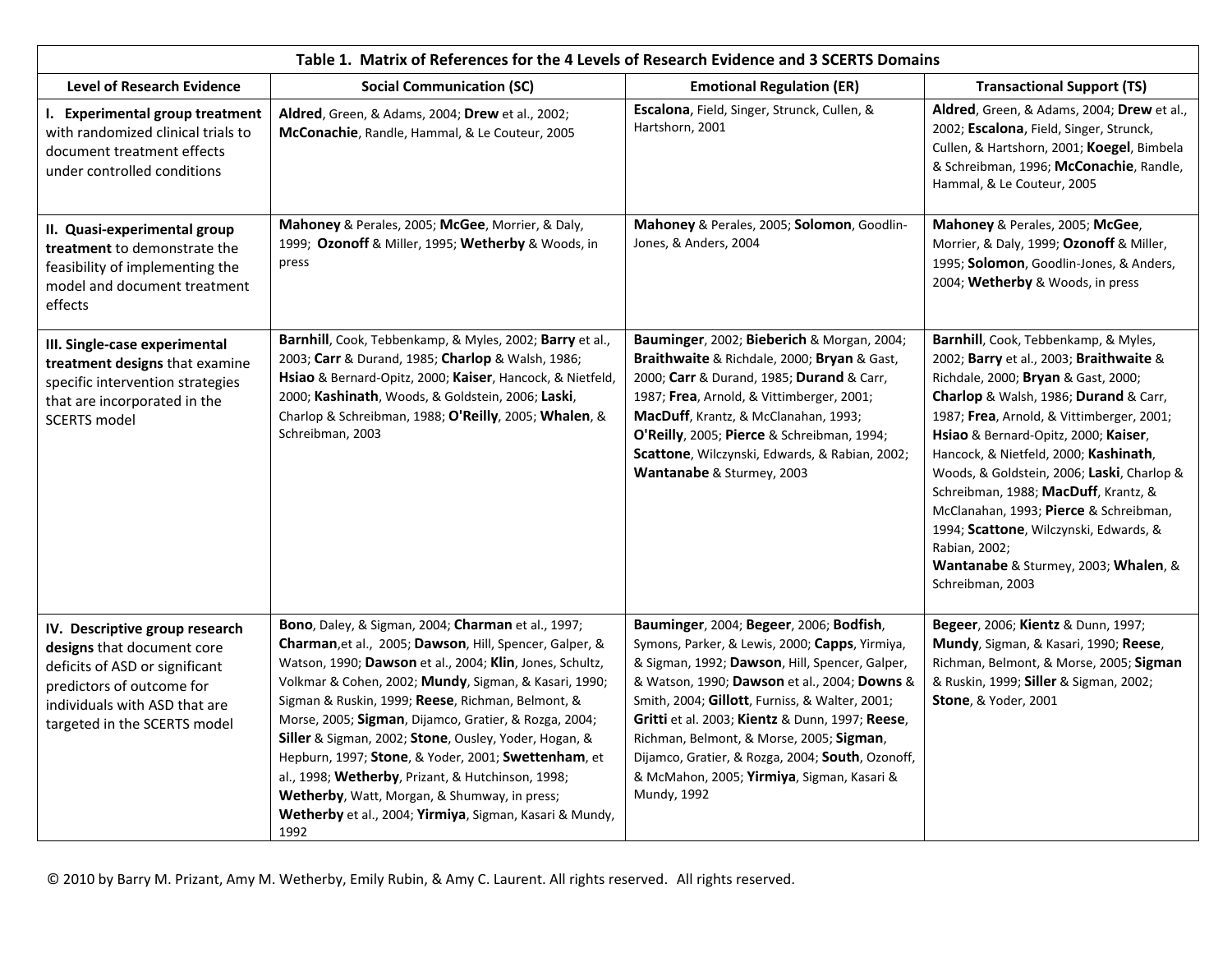| Table 2. Level of Evidence and SCERTS Domains and Components for each Reference                                                                                                                                                                                                                                     |                                                |                                |                                         |
|---------------------------------------------------------------------------------------------------------------------------------------------------------------------------------------------------------------------------------------------------------------------------------------------------------------------|------------------------------------------------|--------------------------------|-----------------------------------------|
| <b>References</b>                                                                                                                                                                                                                                                                                                   | Level of<br><b>Research</b><br><b>Evidence</b> | <b>SCERTS</b><br><b>Domain</b> | <b>SCERTS</b><br>Component              |
| Aldred, C., Green, J., & Adams, C. (2004). A new social communication<br>intervention for children with autism: Pilot randomized controlled<br>treatment study suggesting effectiveness. Journal of Child Psychology &<br>Psychiatry, 45, 1420-1430.                                                                | Level I                                        | <b>SC</b><br><b>TS</b>         | JA<br>IS<br>LS                          |
| Barnhill, G., Cook, K., Tebbenkamp, K., & Myles, B.S. (2002). The effectiveness<br>of social skills intervention targeting nonverbal communication for<br>adolescents with Asperger syndrome and related pervasive<br>developmental delays. Focus on Autism and Other Developmental<br>Disabilities, 17, 2, 112-118 | Level III                                      | SC<br><b>TS</b>                | JA<br>SU<br>IS<br>LS                    |
| Barry, T., Klinger, L., Lee, J., Palardy, N., Gilmore, T., & Bodin, S. (2003).<br>Examining the effectiveness of an outpatient clinic-based social skills<br>group for high-functioning children with autism. Journal of Autism and<br>Developmental Disorders, 33, 6, 685-701.                                     | Level III                                      | SC<br><b>TS</b>                | JA<br>SU<br>IS<br>LS.                   |
| Bauminger, N. (2002). The facilitation of social-emotional understanding and<br>social interaction in high-functioning children with autism: Intervention<br>outcomes. Journal of Autism and Developmental Disorders, 32, 283-298.                                                                                  | Level III                                      | SC<br>ER<br><b>TS</b>          | JA<br>SU<br>MR<br><b>SR</b><br>IS<br>LS |
| Bauminger, N. (2004). The expression of and understanding of jealousy in<br>children with autism. Developmental Psychopathology, 16, 157-177.                                                                                                                                                                       | Level IV<br>Core<br>deficits                   | ER                             | <b>MR</b><br><b>SR</b>                  |
| Begeer, S. (2006). Attention to facial emotion expressions in children with<br>autism. Autism, 10, 37-51.                                                                                                                                                                                                           | Level IV<br>Core<br>deficits                   | ER<br><b>TS</b>                | MR<br><b>SR</b><br>IS<br>LS             |
| Bieberich, A. & Morgan, S. (2004). Self-regulation and affective expression<br>during play in children with autism or Down Syndrome: A short-term<br>longitudinal study. Journal of Autism and Developmental Disorders, 34,<br>439-448.                                                                             | Level IV<br>Predictive<br>relations            | ER                             | <b>MR</b><br>SR                         |
| Bodfish, J., Symons, F.J., Parker, D. E., & Lewis, M.H., (2000). Varieties of<br>repetitive behavior in autism: Comparisons to mental retardation.<br>Journal of Autism and Developmental Disorders, 30, 237-243.                                                                                                   | Level IV<br>Core<br>deficits                   | ER                             | <b>SR</b>                               |
| Bono, M., Daley, T. & Sigman, M. (2004). Relations among joint attention,<br>amount of intervention and language gain in autism. Journal of Autism<br>and Developmental Disorders, 34, 495-505.                                                                                                                     | Level IV<br>Predictive<br>relations            | <b>SC</b>                      | JA                                      |

© 2010 by Barry M. Prizant, Amy M. Wetherby, Emily Rubin, & Amy C. Laurent. All rights reserved. All rights reserved.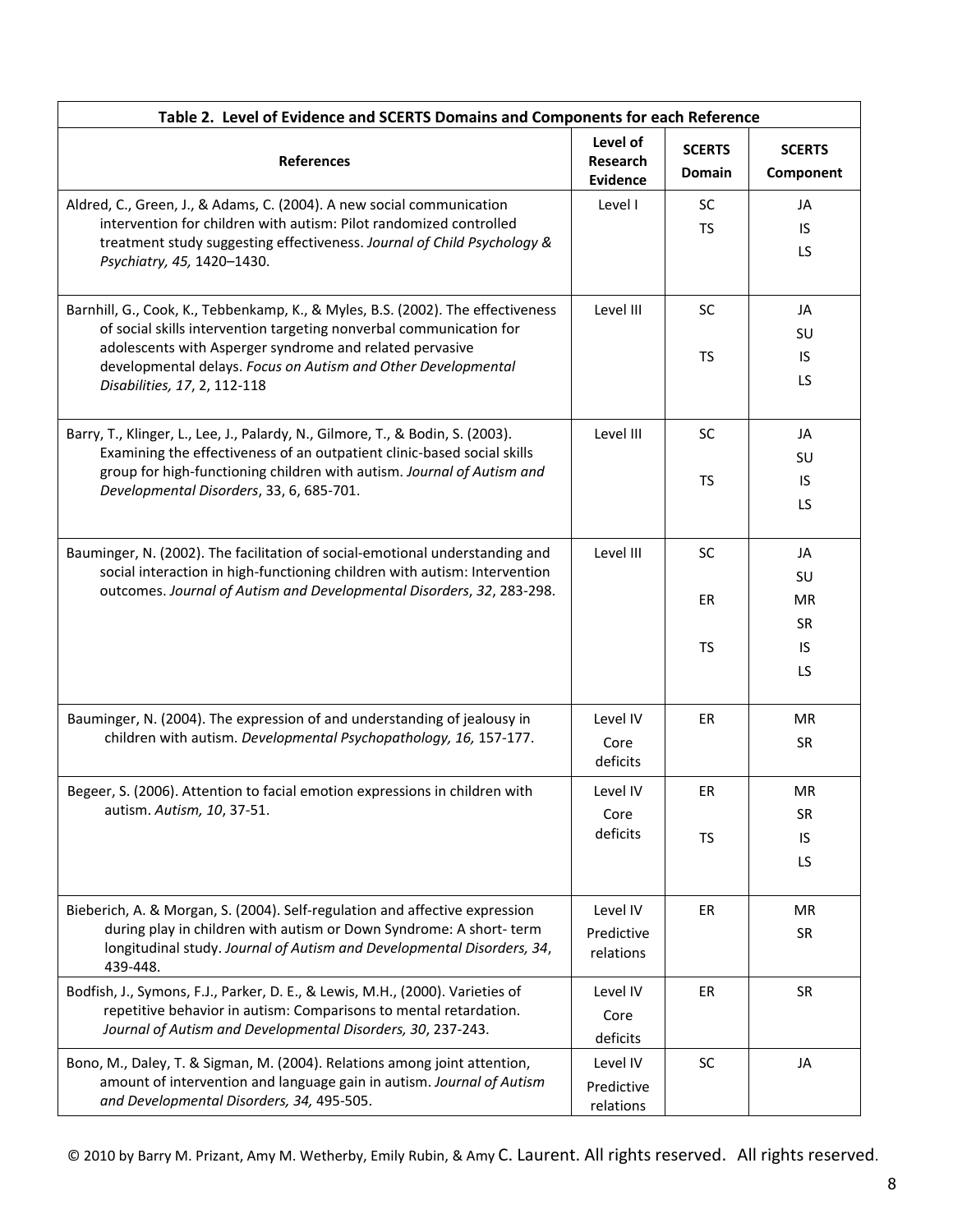| Braithwaite, K. & Richdale, A. (2000). Functional communication training to<br>replace challenging behaviors across two behavioral<br>outcomes. Behavioral Interventions, 15, p21-36.                                                                                                                                                                        | Level III                                                 | ER<br>TS               | <b>MR</b><br>IS.              |
|--------------------------------------------------------------------------------------------------------------------------------------------------------------------------------------------------------------------------------------------------------------------------------------------------------------------------------------------------------------|-----------------------------------------------------------|------------------------|-------------------------------|
| Bryan, L.C., Gast, D.L. (2000). Teaching on-task and on-schedule behaviors to<br>higher functioning children with autism via picture activity schedules.<br>Journal of Autism and Developmental Disorders, 30, 553-567.                                                                                                                                      | Level III                                                 | ER<br>TS               | <b>SR</b><br>IS.<br><b>LS</b> |
| Capps, L., Yirmiya, N., & Sigman, M.D. (1992). Understanding of simple and<br>complex emotions in non-retarded children with autism. Journal of<br>Child Psychology and Psychiatry, 33, 1169-1182.                                                                                                                                                           | Level IV<br>Core<br>deficits                              | ER                     | MR<br><b>SR</b>               |
| Carr, C.G. & Durand, V.M. (1985). Reducing behavior problems through<br>functional communication training. Journal of Applied Behavior Analysis,<br>18, 111-126.                                                                                                                                                                                             | Level III                                                 | <b>SC</b><br>ER        | JA<br>SU<br>MR                |
| Charlop, M., & Walsh, M. (1986). Increasing autistic children's daily<br>spontaneous speech. Journal of Applied Behavior Analysis, 19, 307-314.                                                                                                                                                                                                              | Level III                                                 | <b>SC</b><br>TS        | JA<br>SU<br>IS.               |
| Charman, T., Swettenham, J., Baron-Cohen, S., Cox, A., Baird, G., & Drew, A.<br>(1997). Infants with autism: An investigation of empathy, pretend play,<br>joint attention, and imitation. Developmental Psychology, 33, 781-789.                                                                                                                            | Level IV<br>Core<br>deficits                              | <b>SC</b>              | JA<br>SU                      |
| Charman, T., Taylor, E., Drew, A., Cockerill, H., Brown, J., & Baird, G. (2005).<br>Outcome at 7 years of children diagnosed with autism at age 2;<br>predictive validity of assessments conducted at 2 and 3 years of age and<br>pattern of symptom change over time. Journal of Child Psychology and<br>Psychiatry, 46, 500-513.                           | Level IV<br>Predictive<br>relations                       | SC                     | JA                            |
| Dawson, G., Hill, D., Spencer, A., Galper, L., & Watson, L. (1990). Affective<br>exchanges between young autistic children and their mothers. Journal<br>of Abnormal Child Psychology, 18, 335-345.                                                                                                                                                          | Level IV<br>Core<br>deficits                              | <b>SC</b><br><b>ER</b> | JA<br><b>MR</b>               |
| Dawson, G., Toth, K., Abbott, R., Osterling, J., Munson, J., Estes, A. & Liaw, J.<br>(2004). Early social attention impairments in autism: Social orienting,<br>joint attention, and attention to distress. Developmental Psychology, 40,<br>271-283.                                                                                                        | Level IV<br>Core<br>deficits &<br>Predictive<br>relations | SC<br>ER               | JA<br>SU<br>MR<br>SR          |
| Downs, A. & Smith, T. (2004). Emotional understanding, cooperation, and<br>social behavior in high-functioning children with autism. Journal of<br>Autism and Developmental Disorders, 34, 625-635.                                                                                                                                                          | Level IV<br>Core<br>deficits                              | ER                     | MR<br>SR                      |
| Drew, A., Baird, G., Baron-Cohen, S., Cox, A., Slonims, V., Wheelwright, S.,<br>Swettenham, J., Berry, B., & Charman, T. (2002). A pilot randomized<br>control trial of a parent training intervention for pre-school children with<br>autism: Preliminary findings and methodological challenges. European<br>Child and Adolescent Psychiatry, 11, 266-272. | Level I                                                   | SC<br>TS               | JA<br>SU<br>IS                |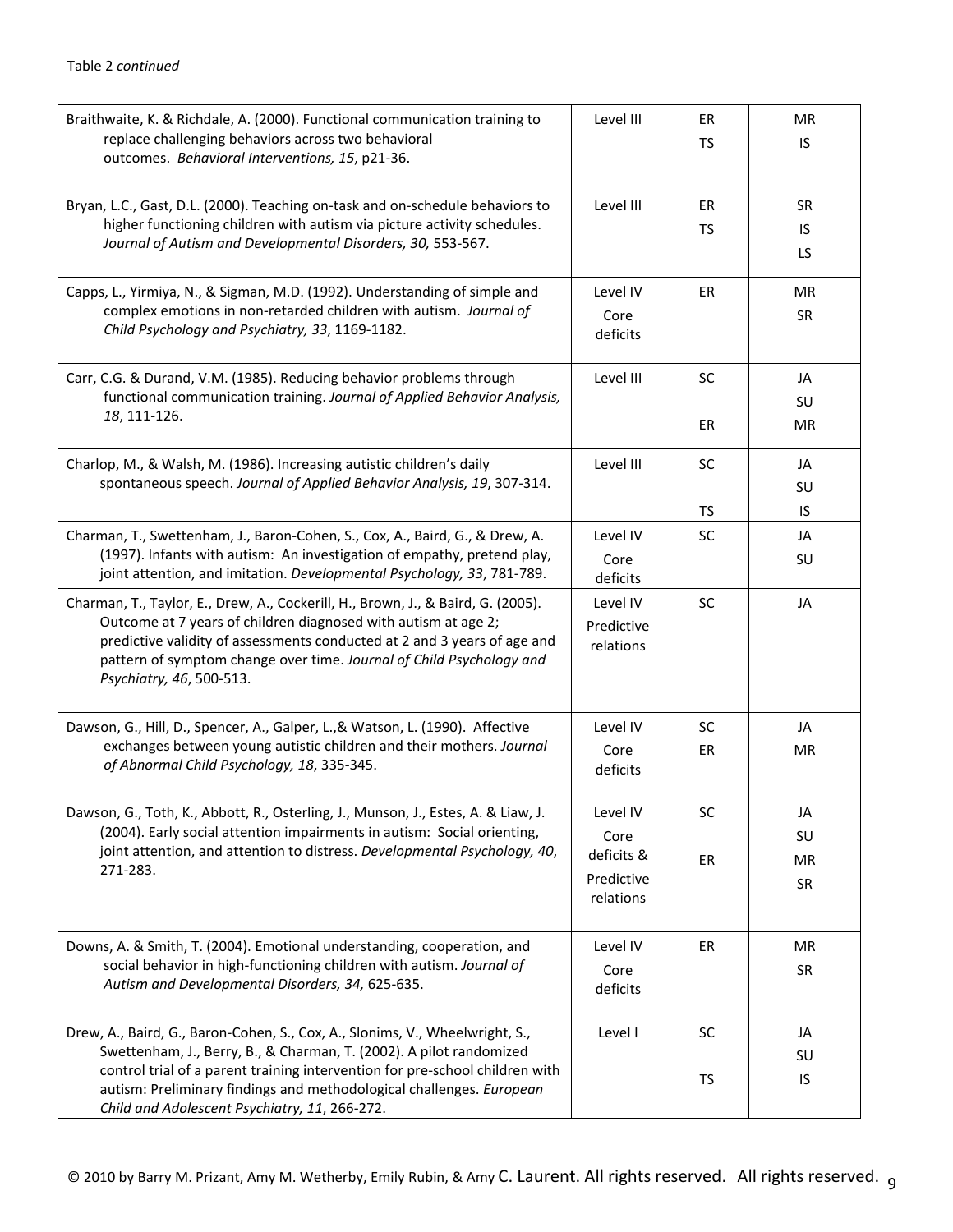| Durand, V.M., & Carr, E.G. (1987). Social influences on "self-stimulatory"<br>behavior: Analysis and treatment application. Journal of Applied<br>Behavior Analysis, 20, 119-132.                                                                                                   | Level III                    | ER<br>TS        | MR<br><b>SR</b><br>IS<br><b>LS</b> |
|-------------------------------------------------------------------------------------------------------------------------------------------------------------------------------------------------------------------------------------------------------------------------------------|------------------------------|-----------------|------------------------------------|
| Escalona, A., Field, T., Singer, Strunck, R., Cullen, C., & Hartshorn, K. (2001).<br>Brief report: Improvements in the behavior of children with autism<br>following massage therapy. Journal of Autism and Developmental<br>Disorders, 31, 513-516.                                | Level I                      | ER<br>TS        | MR<br><b>SR</b><br>IS<br>LS.       |
| Frea, W.D., Arnold, C. & Vittimberger, G.L. (2001). A demonstration of the<br>effects of augmentative communication on the extreme aggressive<br>behavior of a child with autism within an integrated preschool setting.<br>Journal of Positive Behavior Interventions, 3, 194-198. | Level III                    | ER<br>TS        | MR<br><b>SR</b><br>IS.<br>LS.      |
| Gillott, A., Furniss, F., & Walter, A. (2001). Anxiety in high-functioning children<br>with autism. Autism, 5, 277-286.                                                                                                                                                             | Level IV<br>Core<br>deficits | <b>ER</b>       | <b>MR</b><br><b>SR</b>             |
| Gritti, A., Bove, D., Di Sarno, A.M., D'Addio, A.A., Chiapparo, S., & Bove R.M.<br>(2003). Stereotyped movements in a group of autistic children.<br>Functional Neurology, 18(2), 89-94.                                                                                            | Level IV<br>Core<br>deficits | ER              | <b>MR</b><br><b>SR</b>             |
| Hsiao, Y. & Bernard-Opitz, V. (2000). Teaching conversational skills to children<br>with autism: Effect on the development of a theory of mind. Journal of<br>Autism and Developmental Disorders, 30, 6, 569-583.                                                                   | Level III                    | <b>SC</b><br>TS | JA<br><b>SU</b><br>IS<br>LS        |
| Kaiser, A., Hancock, T., & Nietfeld, J. (2000). The effects of parent-<br>implemented enhanced milieu teaching on the social communication of<br>children who have autism. Early Education and Development, 11, 423-<br>446.                                                        | Level III                    | SC<br>TS        | SU<br>IS                           |
| Kashinath, S., Woods, J., & Goldstein, H. (2006). Enhancing generalized<br>teaching strategy use in daily routines by caregivers of children with<br>autism. Journal of Speech, Language, and Hearing Research, 49, 466-485.                                                        | Level III                    | SC<br>TS        | JA<br>SU<br>IS.                    |
| Kientz, M.A. & Dunn, W. (1997). A comparison of the performance of children<br>with and without autism on the Sensory Profile. American Journal of<br>Occupational Therapy, 51, 530-537.                                                                                            | Level IV<br>Core<br>deficits | ER<br>TS        | <b>SR</b><br>IS                    |
| Klin, A., Jones, W., Schultz, R., Volkmar, F. R., & Cohen, D. J. (2002). Visual<br>fixation patterns during viewing of naturalistic social situations as<br>predictors of social competence in individuals with autism. Archives of<br>General Psychiatry, 59, 809-816.             | Level IV<br>Core<br>deficits | SC              | JA                                 |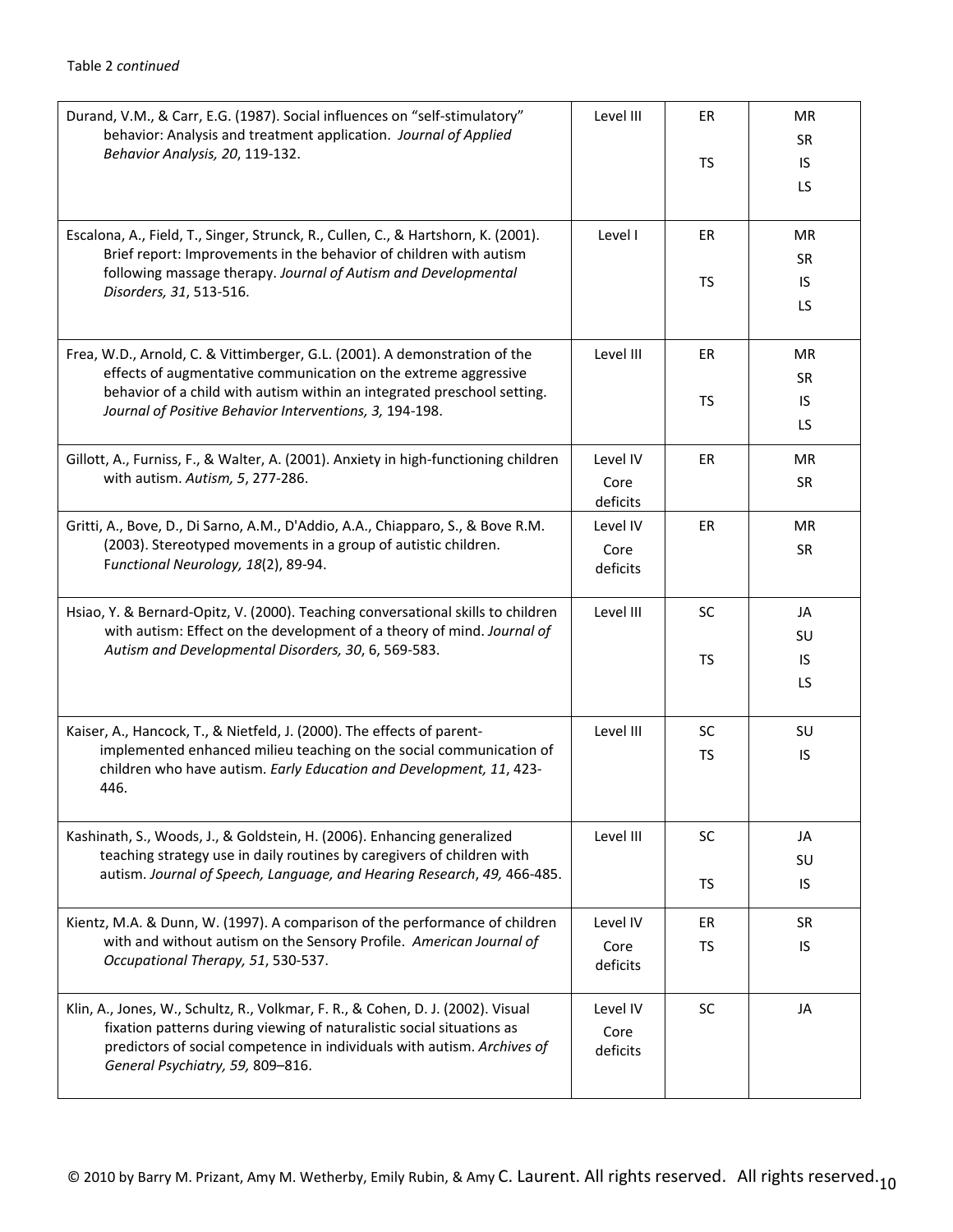| Koegel, R. L., Bimbela, A., & Schreibman, L. (1996). Collateral effects of parent<br>training on family interactions. Journal of Autism and Developmental<br>Disorders, 26, 347-359.                                                          | Level I                             | TS                    | IS                                 |
|-----------------------------------------------------------------------------------------------------------------------------------------------------------------------------------------------------------------------------------------------|-------------------------------------|-----------------------|------------------------------------|
| Laski, K., Charlop, M., & Schreibman, L. (1988). Training parents to use the<br>natural language paradigm to increase their autistic children's speech.<br>Journal of Applied Behavior Analysis, 21, 391-400.                                 | Level III                           | <b>SC</b><br>TS       | SU<br>IS                           |
| MacDuff, G.S., Krantz, P.J., & McClanahan (1993). Teaching children with<br>autism to use photographic activity schedules: Maintenance and<br>generalization of complex response chains. Journal of Applied Behavior<br>Analysis, 26, 89-97.  | Level III                           | ER<br>TS              | <b>SR</b><br>IS<br>LS.             |
| Mahoney, G., & Perales, F. (2005). Relationship-focused early intervention<br>with children with pervasive developmental disorders and other<br>disabilities: A comparative study. Developmental and Behavioral<br>Pediatrics, 26, 77-85.     | Level II                            | <b>SC</b><br>ER<br>TS | SU<br><b>SR</b><br>MR<br>IS        |
| McConachie, H., Randle, V., Hammal, D., & Le Couteur, A. (2005). A controlled<br>trial of a training course for parents of children with suspected autism<br>spectrum disorders. Journal of Pediatrics, 147, 335-340.                         | Level I                             | <b>SC</b><br>TS       | JA<br>IS                           |
| McGee, G., Morrier, M., & Daly, T. (1999). An incidental teaching approach to<br>early intervention for toddlers with autism. Journal of the Association for<br>Persons with Severe Handicaps, 24, 133-146.                                   | Level II                            | <b>SC</b><br>TS       | SU<br>IS<br>LS                     |
| Mundy, P., Sigman, M., & Kasari, C. (1990). A longitudinal study of joint<br>attention and language development in autistic children. Journal of<br>Autism and Developmental Disorders, 20, 115-128.                                          | Level IV<br>Predictive<br>relations | <b>SC</b><br>TS       | JA<br>SU<br>IS.                    |
| O'Reilly, M. (2005). An examination of the effects of a classroom activity<br>schedule on levels of self-injury and engagement for a child with<br>severe autism. Journal of Autism & Developmental Disorders, 35,<br>305-11.                 | Level III                           | ER<br>TS              | <b>SR</b><br>IS<br>LS              |
| Ozonoff, S. & Miller, J. (1995). Teaching theory of mind: A new approach to<br>social skills training for individuals with autism. Journal of Autism and<br>Developmental Disorders, 25, 4, 415-433.                                          | Level II                            | <b>SC</b><br>TS       | JA<br>IS<br>LS.                    |
| Pierce, K. & Schreibman, L. (1994). Teaching daily living skills to children with<br>autism in unsupervised settings through pictorial self-management.<br>Journal of Applied Behavior Analysis, 27, 471-482.                                 | Level III                           | ER<br>TS              | <b>SR</b><br>LS.                   |
| Reese, R., Richman, D., Belmont, J., & Morse, P. (2005). Functional<br>characteristics of disruptive behavior in developmentally disabled<br>children with and without autism. Journal of Autism and Developmental<br>Disorders, 35, 419-428. | Level IV<br>Core<br>deficits        | <b>SC</b><br>ER<br>TS | JA<br><b>MR</b><br><b>SR</b><br>IS |
|                                                                                                                                                                                                                                               |                                     |                       | LS                                 |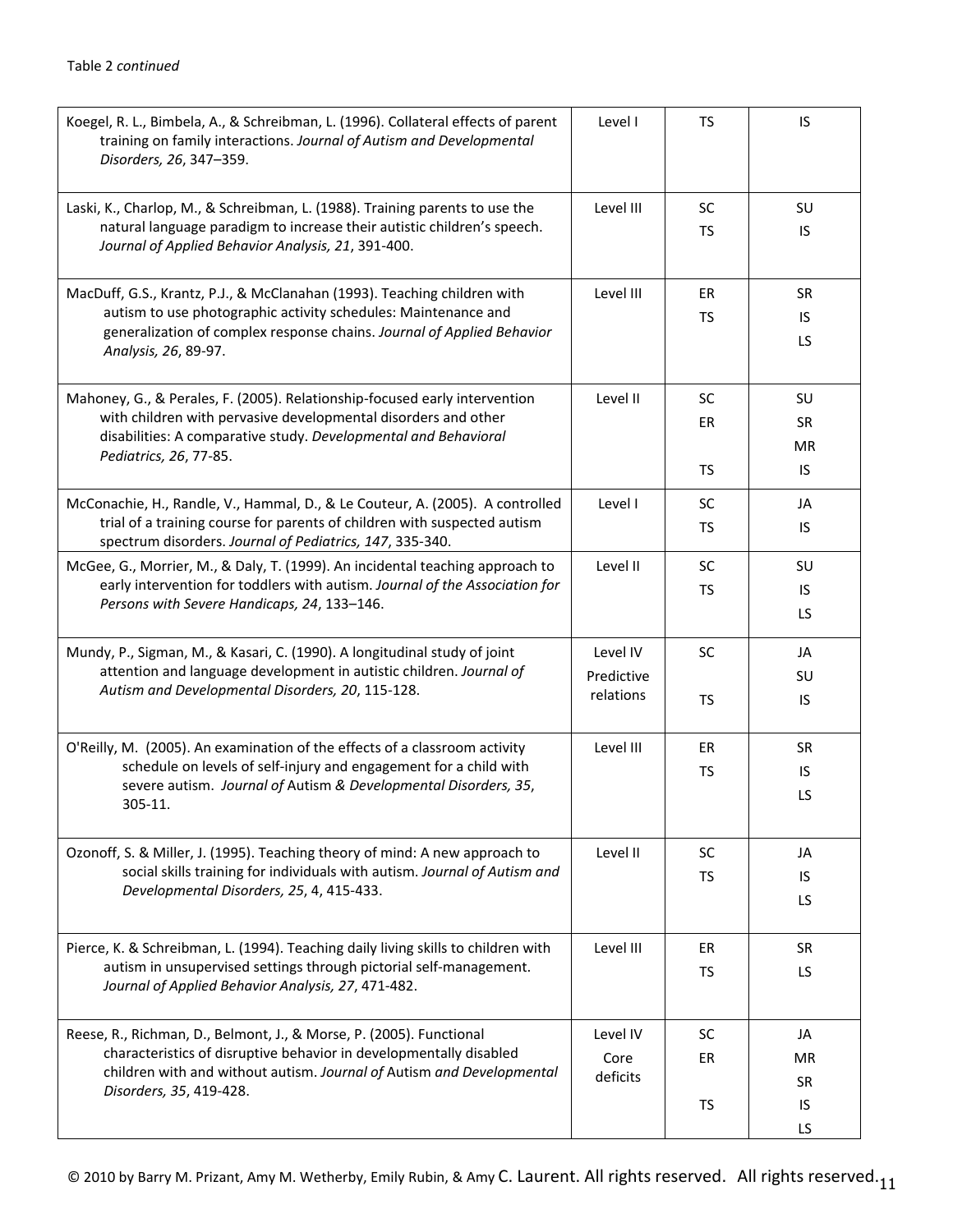| Scattone, D.; Wilczynski, S.M; Edwards, R.P., & Rabian, B. (2002) Decreasing<br>disruptive behaviors of children with autism using social stories. Journal<br>of Autism and Developmental Disorders, 32, 535-543.                                                                                                                                       | Level III                           | ER<br>TS        | MR<br>SR<br>IS.<br><b>LS</b> |
|---------------------------------------------------------------------------------------------------------------------------------------------------------------------------------------------------------------------------------------------------------------------------------------------------------------------------------------------------------|-------------------------------------|-----------------|------------------------------|
| Sigman, M., & Ruskin, E. (1999). Continuity and change in the social<br>competence of children with autism, Down syndrome, and<br>developmental delays. Monographs of the Society for Research in Child<br>Development, 64.                                                                                                                             | Level IV<br>Predictive<br>relations | <b>SC</b><br>TS | JA<br>SU<br>IS.              |
| Sigman, M., Dijamco, A., Gratier, M., & Rozga, A. (2004). Early detection of<br>core deficits in autism. Mental Retardation and Developmental<br>Disabilities Research Reviews, 10, 221-233.                                                                                                                                                            | Level IV<br>Core<br>deficits        | SC<br>ER        | JA<br>SU<br>MR.              |
| Siller, M. & Sigman, M. (2002). The behaviors of parents of children with<br>autism predict the subsequent development of their children's<br>communication. Journal of Autism and Developmental Disorders, 32, 77-<br>89.                                                                                                                              | Level IV<br>Predictive<br>relations | SC<br>TS        | JA<br>SU<br>IS               |
| Solomon, M., Goodlin-Jones, B., & Anders, T.F. (2004). A social adjustment<br>enhancement intervention for high functioning autism, Asperger's<br>Syndrome, and pervasive developmental disorder NOS. Journal of<br>Autism and Development Disorders, 34, 649-668.                                                                                      | Level II                            | ER<br>TS        | MR<br><b>SR</b><br>IS.       |
| South, M., Ozonoff, S., & McMahon, W.M. (2005). Repetitive behavior<br>profiles in Asperger Syndrome and high-functioning autism. Journal of<br>Autism and Developmental Disorders, 35, 145-158.                                                                                                                                                        | Level IV<br>Core<br>deficits        | <b>ER</b>       | <b>SR</b>                    |
| Stone, W., Ousley, O., Yoder, P., Hogan, K. & Hepburn, S. (1997). Nonverbal<br>communication in 2- and 3-year old children with autism. Journal of<br>Autism and Developmental Disorders, 27, 677-696.                                                                                                                                                  | Level IV<br>Core<br>deficits        | SC              | JA<br>SU                     |
| Stone, W. & Yoder, P. (2001). Predicting spoken language level in children with<br>autism spectrum disorders. Autism, 5(4), 341-361.                                                                                                                                                                                                                    | Level IV<br>Predictive<br>relations | SC<br>TS        | SU<br>IS                     |
| Swettenham, J., Baron-Cohen, S., Charman, T., Cox, A., Baird, G., Drew, A., et<br>al. (1998). The frequency and distribution of spontaneous attention<br>shifts between social and nonsocial stimuli in autistic, typically<br>developing, and nonautistic developmentally delayed infants. Journal of<br>Child Psychology and Psychiatry, 39, 747-753. | Level IV<br>Core<br>deficits        | SC              | JA                           |
| Wantanabe, M., & Sturmey, P. (2003). The effect of choice making<br>opportunities during activity schedules on task engagement of adults<br>with autism. Journal of Autism and Developmental Disorders, 33, 535-<br>538.                                                                                                                                | Level III                           | ER<br>TS        | MR<br><b>SR</b><br>IS<br>LS  |